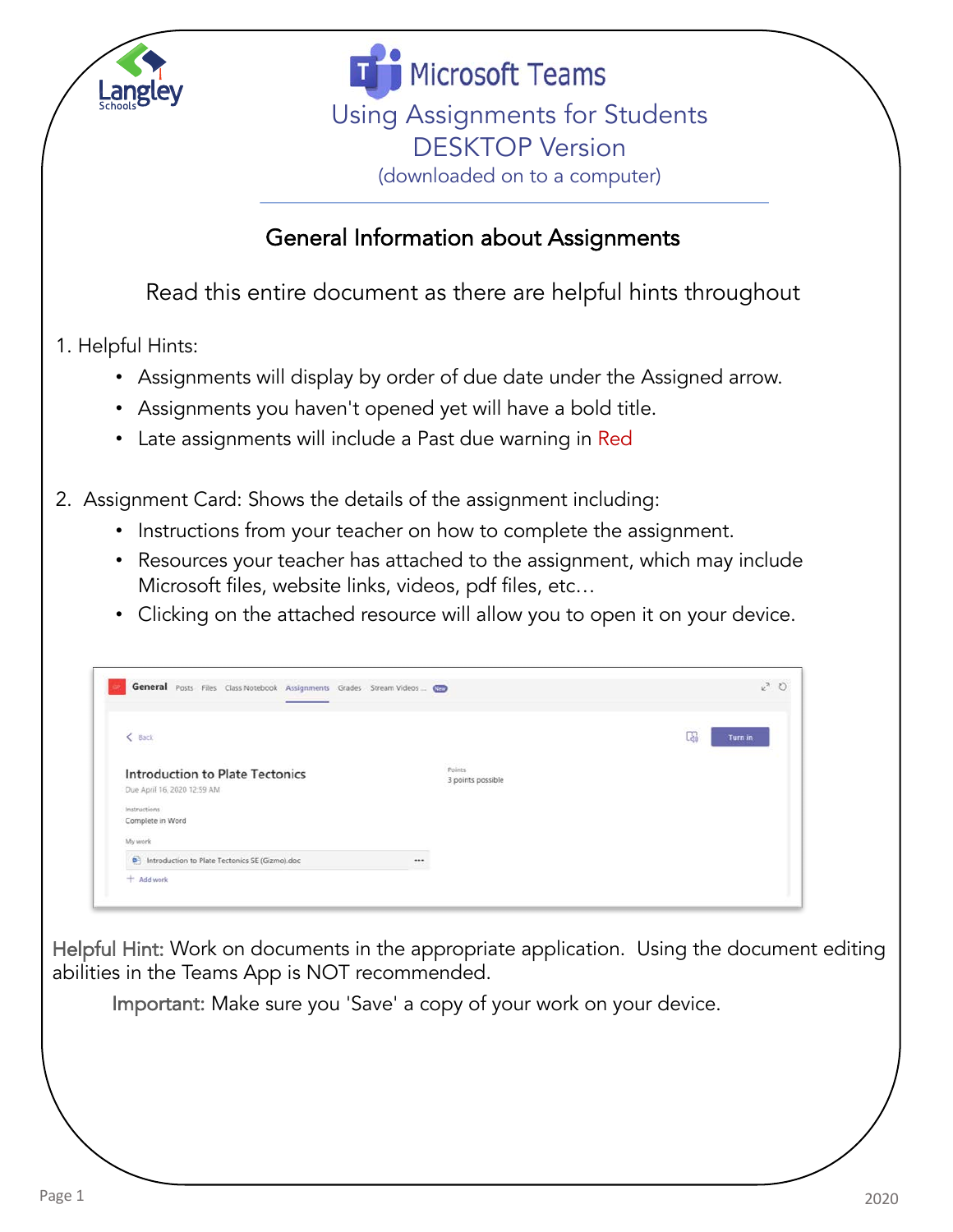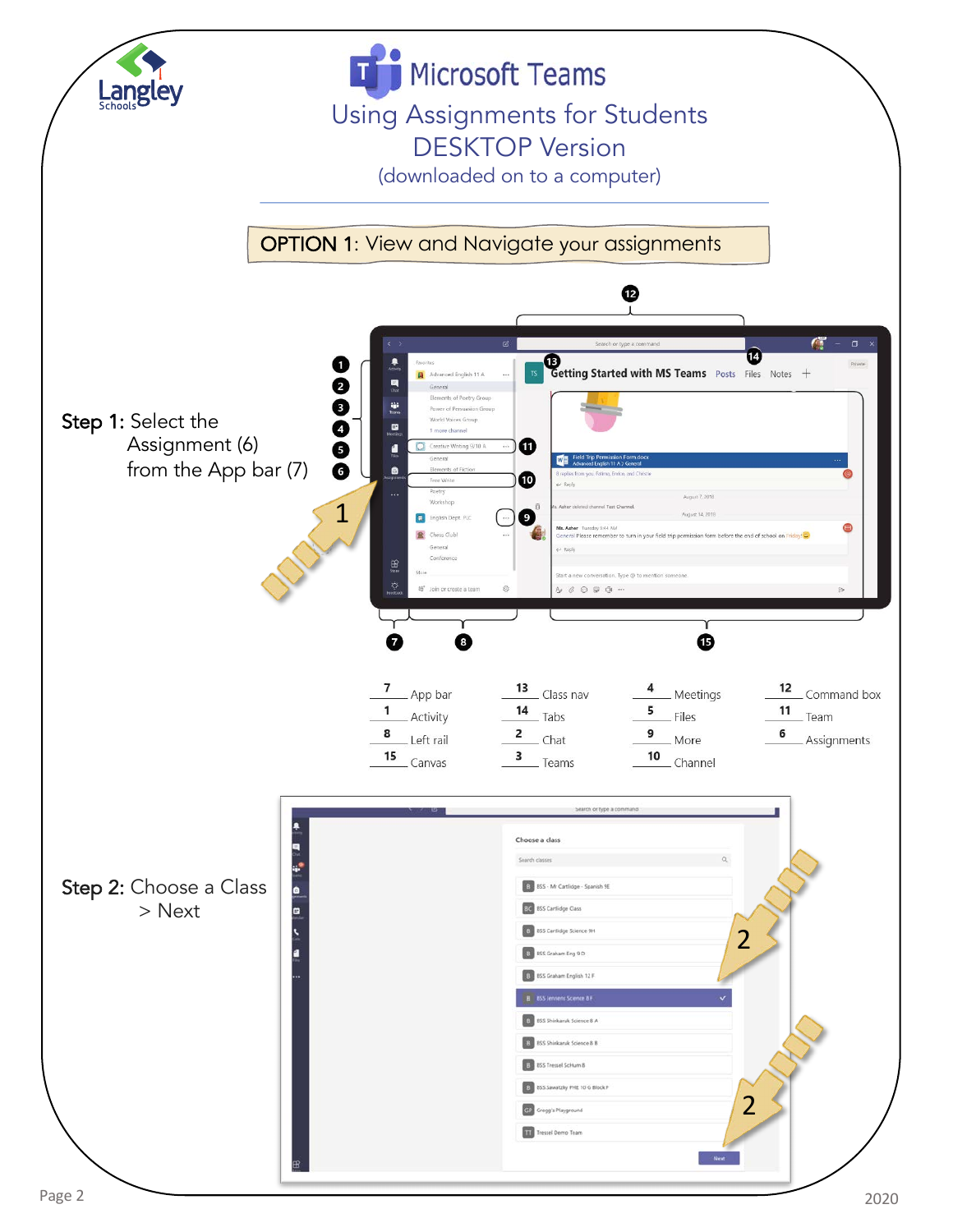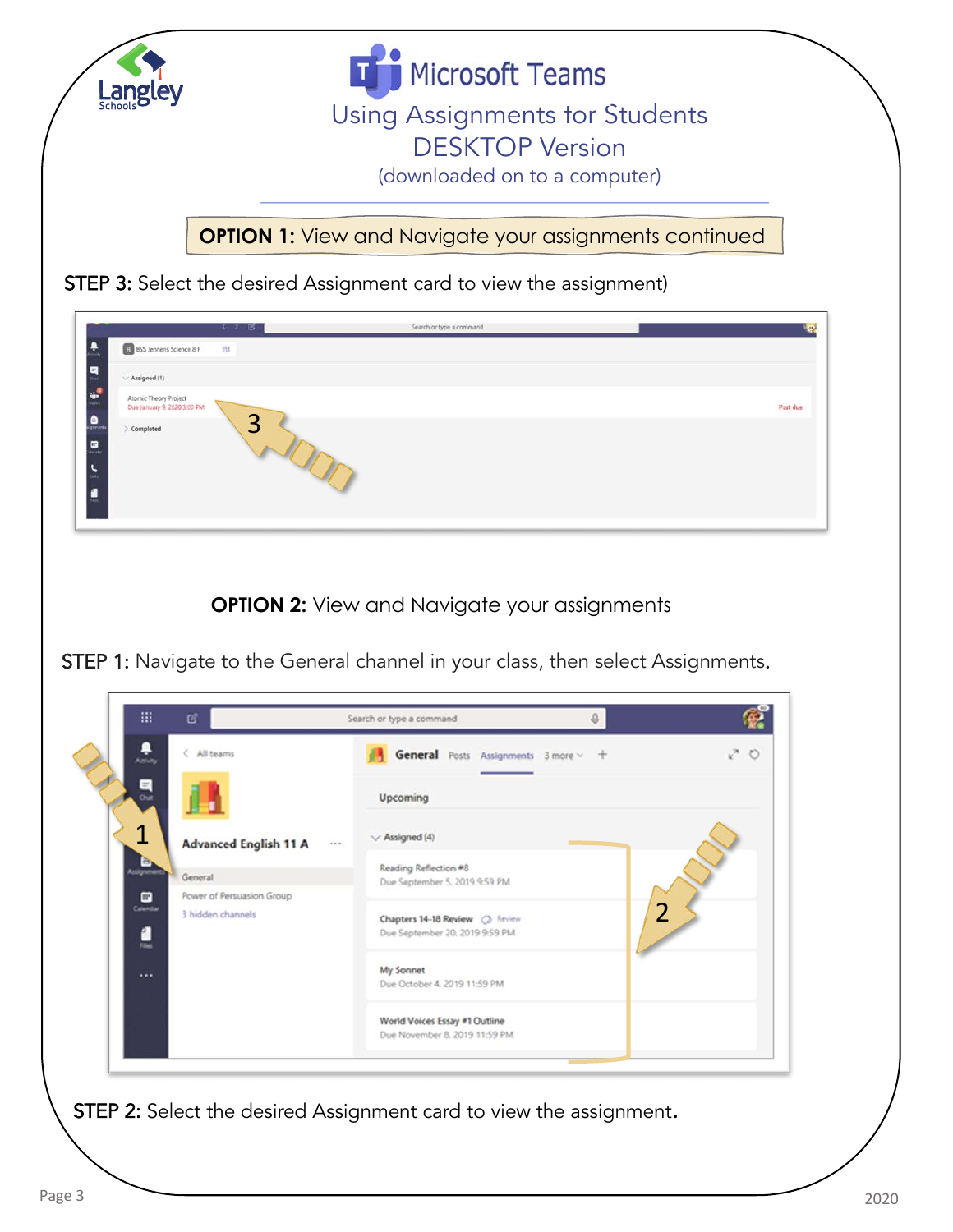

**Microsoft Teams** Using Assignments for Students DESKTOP Version

(downloaded on to a computer)

## TURN IN YOUR WORK

STEP 1: Navigate to the Assignment you would like to Turn in

STEP 2: If your teacher specified a document for you to turn in or you have other files to attach to this assignment, select +Add work and upload your file.

Helpful Hint: Files must be less than 50 MB in size.

STEP 3: Select the Turn in button to turn in an assignment before its deadline.

Helpful Hints: The button will change depending on the status of your assignment:

- Turn in again if you're editing an assignment you've already turned in and need to submit work again.
- Turn in late if you're turning in your assignment after the due date, but your teacher has allowed late turn-ins or asked for a revision.
- Not turned in if the assignment is past due and your teacher is no longer accepting turn-ins. You cannot turn in work.
- Undo turn in if you decide you want to edit your assignment before the due date. You'll need to turn it in again after you make your edits.